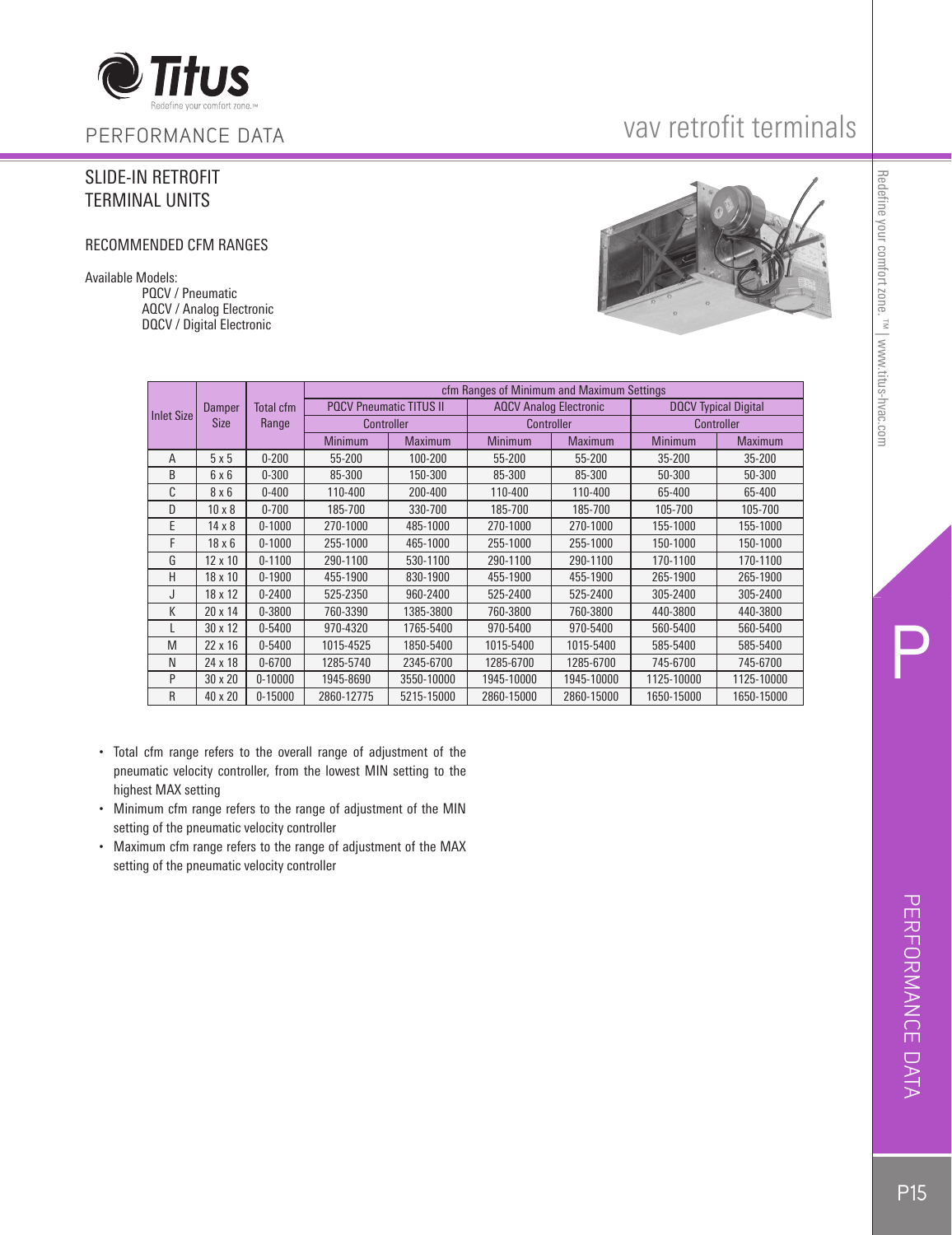

## vav retrofit terminals

## PERFORMANCE DATA

| POCV, AOCV, DOCV, EOCV / RADIATED SOUND PERFORMANCE<br>Octave Band Sound Power, Lw |                       |                                         |                                                        |                                                              |                                                                  |                                                                                      |                                                                   |                                                                                        |                                                                            |                                                                  |                                                              |                                                                      |                                                                       |                                                                 |                                                                                       |                                                           |                                                      |                                                                   |                                         |                                                                  |                                                           |                                                           |                                                                            |                                                                                                         |                                                                        |                                                                  |                                                                                                 |                                                           |                                                              |                                                           |                                                                                                          |
|------------------------------------------------------------------------------------|-----------------------|-----------------------------------------|--------------------------------------------------------|--------------------------------------------------------------|------------------------------------------------------------------|--------------------------------------------------------------------------------------|-------------------------------------------------------------------|----------------------------------------------------------------------------------------|----------------------------------------------------------------------------|------------------------------------------------------------------|--------------------------------------------------------------|----------------------------------------------------------------------|-----------------------------------------------------------------------|-----------------------------------------------------------------|---------------------------------------------------------------------------------------|-----------------------------------------------------------|------------------------------------------------------|-------------------------------------------------------------------|-----------------------------------------|------------------------------------------------------------------|-----------------------------------------------------------|-----------------------------------------------------------|----------------------------------------------------------------------------|---------------------------------------------------------------------------------------------------------|------------------------------------------------------------------------|------------------------------------------------------------------|-------------------------------------------------------------------------------------------------|-----------------------------------------------------------|--------------------------------------------------------------|-----------------------------------------------------------|----------------------------------------------------------------------------------------------------------|
|                                                                                    | Inlet                 | cfm                                     | Min                                                    |                                                              |                                                                  |                                                                                      | $0.5''$ $\Delta$ Ps                                               |                                                                                        |                                                                            |                                                                  |                                                              |                                                                      |                                                                       | $1.0"$ $\Delta$ Ps                                              |                                                                                       |                                                           |                                                      |                                                                   |                                         |                                                                  | $1.5"$ $\Delta$ Ps                                        |                                                           |                                                                            |                                                                                                         |                                                                        |                                                                  |                                                                                                 | $2.0''$ $\Delta$ Ps                                       |                                                              |                                                           |                                                                                                          |
|                                                                                    | Size                  |                                         | $\Delta PS$                                            | $\overline{2}$                                               | 3                                                                | $\overline{4}$                                                                       | 5                                                                 | $\,6\,$                                                                                | $\overline{7}$                                                             | <b>NC</b>                                                        | $\overline{2}$                                               | 3                                                                    | $\overline{4}$                                                        | 5                                                               | 6                                                                                     | $\overline{7}$                                            | <b>NC</b>                                            | $\overline{2}$                                                    | 3                                       | $\overline{4}$                                                   | $5\,$                                                     | 6                                                         | $\overline{7}$                                                             | <b>NC</b>                                                                                               | $\overline{2}$                                                         | 3                                                                | $\overline{4}$                                                                                  | 5                                                         | 6                                                            | $\overline{7}$                                            | <b>NC</b>                                                                                                |
| www.titus-hvac.com                                                                 | A<br>$(5 \times 5)$   | 75<br>100<br>125<br>150<br>200          | 0.06<br>0.10<br>0.16<br>0.23<br>0.40                   | $\frac{50}{51}$<br>$\frac{52}{53}$<br>55                     | $\begin{array}{c} 48 \\ 48 \\ 48 \\ 48 \\ \end{array}$<br>48     | $34$<br>$34$<br>$35$<br>$35$<br>35                                                   | 26<br>26<br>26<br>26<br>$26\,$                                    | 24<br>24<br>24<br>24<br>24                                                             | $\frac{24}{25}$<br>$\frac{26}{27}$<br>29                                   | 16<br>$\frac{16}{16}$<br>16<br>16                                | 57<br>58<br>59<br>60<br>61                                   | 58<br>58<br>58<br>58<br>58                                           | $\frac{47}{48}$<br>$\frac{48}{48}$<br>48                              | $\begin{array}{r} 37 \\ 37 \\ 37 \\ 37 \\ 37 \end{array}$<br>37 | $35$<br>$35$<br>$35$<br>$35$<br>35                                                    | 33<br>34<br>35<br>36<br>38                                | $\frac{27}{28}$<br>$\frac{28}{28}$<br>28             | 61<br>62<br>63<br>64<br>65                                        | 64<br>64<br>64<br>64<br>64              | 55<br>55<br>55<br>55<br>56                                       | $43$<br>$43$<br>$43$<br>$43$<br>43                        | $\frac{41}{41}$<br>41<br>41<br>41                         | 38<br>39<br>41<br>41<br>43                                                 | 34<br>$34$<br>$34$<br>$35$<br>${\bf 35}$                                                                | $\begin{array}{r} 63 \\ 65 \\ 66 \\ 67 \end{array}$<br>68              | $\begin{array}{c} 68 \\ 68 \end{array}$<br>68<br>68<br>69        | $\begin{array}{c} 60 \\ 60 \end{array}$<br>$\begin{array}{c} 61 \\ 61 \end{array}$<br>61        | 48<br>48<br>$\begin{array}{c} 48 \\ 48 \end{array}$<br>48 | $\frac{46}{46}$<br>46<br>46                                  | $42$<br>$43$<br>$44$<br>$45$<br>47                        | $\frac{1}{39}$<br>$\frac{39}{39}$<br>$\frac{39}{39}$<br>40                                               |
| $\geq$                                                                             | B<br>$(6 \times 6)$   | 100<br>150<br>200<br>250<br>325         | 0.04<br>0.10<br>0.18<br>0.28<br>0.47                   | $\frac{49}{51}$                                              | 48<br>48<br>48                                                   | $34$<br>$34$<br>$34$<br>$35$                                                         |                                                                   | 23<br>23<br>23<br>23<br>23<br>23<br>23<br>23<br>23<br>23<br>23<br>23<br>24<br>24<br>21 | 23<br>25<br>27<br>28<br>29<br>25<br>27<br>29<br>30<br>31<br>22<br>24<br>27 | $\frac{16}{16}$<br>16<br>16<br>16                                | 56<br>58<br>60                                               | 58<br>58                                                             | $\frac{47}{47}$<br>48<br>48<br>48                                     | $\frac{36}{36}$<br>36<br>$\frac{36}{36}$                        | $\frac{34}{34}$<br>$34$<br>$34$<br>$34$                                               | 3246333335373940                                          | $\frac{27}{28}$<br>28<br>28<br>28                    | $\frac{60}{62}$<br>63<br>65<br>66                                 | $\frac{64}{64}$<br>$64$<br>$64$<br>$64$ | 54 55 55 56 56 56 56 57 57 50 52 54 55 55 55 55 57 57            | $\frac{43}{43}$<br>43<br>$\frac{43}{43}$                  | $\frac{41}{41}$<br>41<br>41<br>41                         | $\frac{37}{39}$<br>$\frac{41}{42}$<br>$\frac{43}{43}$                      | $\frac{34}{35}$                                                                                         | $\frac{63}{65}$<br>66<br>67<br>69                                      | $\frac{68}{68}$<br>69<br>69<br>69                                | $\begin{array}{c} \hline 60 \\ 60 \end{array}$<br>61<br>$\begin{array}{c} 61 \\ 61 \end{array}$ | $\frac{47}{47}$<br>47<br>$\frac{47}{47}$                  | $\frac{45}{45}$<br>45<br>$\frac{45}{45}$                     | $\frac{41}{43}$<br>45<br>$\frac{46}{47}$                  | $\frac{39}{39}$<br>$\frac{40}{39}$                                                                       |
| your comfort zone                                                                  | C<br>$(8 \times 6)$   | $\frac{150}{250}$<br>350<br>450<br>550  | $0.04$<br>0.04<br>0.10<br>0.20<br>0.33<br>0.49         |                                                              | 48<br>48<br>49<br>49<br>49<br>46<br>46<br>47<br>47               | $\begin{array}{r} 35 \\ 34 \\ 35 \\ 36 \\ 37 \\ 29 \\ 30 \\ 32 \\ 33 \\ \end{array}$ |                                                                   |                                                                                        |                                                                            | $\frac{17}{17}$<br>17<br>$\frac{17}{18}$                         | 61 62 57 60 61 63 64 52 55 57 59 60                          | 58<br>58<br>59<br>59<br>59<br>59<br>59<br>56<br>57<br>57<br>58<br>58 | $\begin{array}{c} 47 \\ 48 \\ 49 \\ 49 \\ \underline{50} \end{array}$ | $\frac{37}{36}$<br>$\frac{36}{36}$<br>$\frac{36}{36}$           | $\begin{array}{r} 34 \\ 34 \\ 34 \\ 34 \\ \underline{34} \end{array}$                 |                                                           | 28<br>28<br>28<br>28<br>28                           | 61<br>63<br>65<br>66<br>67                                        | 65<br>65<br>65<br>65<br>65              |                                                                  | $\begin{array}{r} 43 \\ 43 \\ 43 \\ 43 \\ 42 \end{array}$ | $\frac{40}{40}$<br>40<br>$\frac{40}{40}$                  | 38<br>41<br>43<br>44<br>45<br>33<br>5<br>30<br>40<br>42                    | $\begin{array}{r} 35 \\ 35 \\ 35 \\ 35 \\ 35 \\ 35 \\ 31 \\ 32 \\ 33 \\ 34 \\ 34 \\ \hline \end{array}$ | 64<br>66<br>68<br>69<br>70                                             | 69<br>69<br>69<br>69                                             | $\frac{60}{61}$<br>$\frac{62}{62}$<br>$\frac{62}{63}$                                           | $48\n48\n47\n47\n47\n47$                                  | $45$<br>$45$<br>$45$<br>$45$<br>$45$                         | $42$<br>$44$<br>$46$<br>$47$<br>$48$                      | $\begin{array}{l} 40 \\ 40 \\ 40 \\ 40 \\ 40 \\ \hline 37 \\ 38 \\ 39 \\ 39 \\ 39 \\ \hline \end{array}$ |
| Redefine                                                                           | D<br>$(10 \times 8)$  | 200<br>300<br>400<br>500<br>600         | $\frac{0.05}{0.11}$<br>$0.20$<br>$0.31$<br>$0.44$      |                                                              | 47                                                               | 34                                                                                   |                                                                   | 21                                                                                     |                                                                            | $\frac{13}{13}$<br>14<br>$\begin{array}{c} 14 \\ 15 \end{array}$ |                                                              |                                                                      | $42$<br>$44$<br>$46$<br>$47$<br>$47$                                  | $34$<br>$35$<br>$35$<br>$35$<br>$35$                            | $31$<br>$32$<br>$33$<br>$33$<br>$33$                                                  |                                                           | 25<br>26<br>26<br>27<br>27                           | 56<br>59<br>61<br>63<br>64                                        | $63$<br>$63$<br>$63$<br>$64$<br>$64$    |                                                                  | $41$<br>$42$<br>$42$<br>$42$<br>$42$                      | $\begin{array}{c} 38 \\ 39 \\ 39 \\ 40 \\ 40 \end{array}$ |                                                                            |                                                                                                         | 59<br>62<br>64<br>66<br>67                                             | 66<br>67<br>68<br>68<br>68                                       | 56<br>58<br>59<br>59<br>60<br>61                                                                | $\frac{46}{47}$<br>47<br>$\frac{47}{47}$                  | $\frac{43}{44}$<br>$\frac{44}{45}$                           | $37$<br>$40$<br>$42$<br>$44$<br>$46$                      |                                                                                                          |
|                                                                                    | E.<br>$(14 \times 8)$ | 500<br>625<br>750<br>875<br>950<br>500  | $0.14$<br>$0.22$<br>$0.32$<br>$0.43$<br>$0.51$<br>0.16 |                                                              | $\frac{49}{50}$<br>50<br>50<br>50<br>N/A<br>48                   | $\frac{35}{36}$<br>$\frac{37}{37}$<br>$\frac{N/A}{34}$                               |                                                                   | 24<br>24<br>24<br>24<br>23<br>23<br>24<br>22<br>22<br>22<br>23<br>23                   | 26<br>28<br>29<br>30<br>N/A<br>26<br>27<br>28<br>29                        | $\frac{17}{17}$<br>18<br>18<br>N/A<br>16                         | 58<br>60<br>61<br>62<br>63                                   | 59<br>59<br>59<br>60<br>60                                           | 48<br>49<br>49<br>50<br>50<br>50<br>47                                | $\frac{37}{37}$<br>$\frac{37}{37}$<br>$\frac{37}{37}$           | $\begin{array}{r} 34 \\ 34 \\ 35 \\ 35 \\ 34 \\ 44 \\ 34 \\ 35 \\ \hline \end{array}$ |                                                           | $\frac{28}{28}$<br>29<br>29<br>29<br>$\overline{27}$ | $\frac{62}{63}$<br>$\frac{63}{65}$<br>$\frac{66}{66}$<br>62       | 64<br>65<br>65<br>65<br>65              |                                                                  | $\frac{43}{43}$<br>$\frac{43}{43}$<br>43                  | $\frac{40}{41}$<br>41<br>41<br>40                         | $\begin{array}{c}\n 40 \\  41 \\  42 \\  43 \\  \hline\n 39\n \end{array}$ | $\frac{35}{35}$<br>$\frac{35}{36}$<br>$\frac{36}{36}$<br>$\overline{34}$                                | $\begin{array}{c} 65 \\ 66 \\ 67 \end{array}$<br>$\frac{68}{69}$<br>64 | 68<br>69<br>69<br>69<br>68                                       | $\frac{60}{61}$<br>$\frac{62}{62}$<br>$\frac{62}{63}$<br>60                                     | $\frac{48}{48}$<br>48<br>48<br>48<br>47                   | $45$<br>$45$<br>$45$<br>$46$<br>44                           | $\begin{array}{c} 43 \\ 44 \\ 46 \\ 47 \\ 47 \end{array}$ | $\frac{39}{40}$<br>$\frac{40}{40}$                                                                       |
|                                                                                    | F<br>$(18 \times 6)$  | 625<br>750<br>875<br>950                | 0.24<br>0.35<br>0.48<br>0.56                           | $\begin{array}{c} 53 \\ 54 \\ 55 \end{array}$<br>N/A         | 49<br>49<br>49<br>N/A                                            | $36\,$<br>36<br>N/A                                                                  | $\frac{N/A}{25}$<br>$25$<br>$25$<br>$25$<br>N/A                   |                                                                                        |                                                                            | 16<br>17<br>17<br>N/A                                            | 58<br>59<br>61<br>62<br>62                                   | $\frac{58}{59}$<br>$\frac{59}{59}$                                   | 48<br>49<br>49<br>$50\,$                                              | $\frac{36}{36}$<br>$\frac{36}{37}$<br>37                        |                                                                                       | 37<br>$\frac{38}{38}$                                     | 28<br>28<br>29<br>29                                 | 63<br>65<br>66<br>66                                              | 64<br>64<br>65<br>65<br>65<br>65        | $\frac{54}{55}$<br>$\begin{array}{r} 56 \\ 57 \\ 57 \end{array}$ | 43<br>43<br>43<br>43                                      | $40\,$<br>41<br>41<br>41                                  | 41<br>$\frac{42}{43}$<br>44                                                | 35<br>35<br>35<br>36                                                                                    | 66<br>67<br>68<br>69                                                   | 68<br>69<br>69<br>69                                             | 61<br>61<br>62<br>62                                                                            | 48<br>48<br>48<br>48                                      | 45<br>45<br>45<br>45                                         | $\frac{43}{44}$<br>47<br>47                               | $\frac{39}{39}$<br>$40\,$<br>$40\,$<br>40                                                                |
|                                                                                    | G<br>$(12 \times 10)$ | 500<br>650<br>800<br>950<br>1100        | 0.12<br>0.21<br>0.31<br>0.44<br>0.59                   | $\frac{50}{52}$<br>$\frac{52}{53}$<br>$\frac{53}{55}$<br>N/A | $\begin{array}{c} 48 \\ 48 \\ 49 \\ 49 \end{array}$<br>N/A       | $32$<br>$34$<br>$35$<br>$36$<br>N/A                                                  | $\begin{array}{c}\n 24 \\  24 \\  25 \\  25\n \end{array}$<br>N/A | N/A                                                                                    | $\frac{N/A}{24}$<br>$\frac{26}{27}$<br>$\frac{27}{29}$<br>N/A              | $\frac{15}{16}$<br>$\frac{16}{17}$<br>N/A                        | $\begin{array}{r} 56 \\ 58 \\ 60 \\ \end{array}$<br>61<br>63 | 59<br>57<br>58<br>59<br>59<br>59<br>59                               | $\frac{45}{47}$<br>49<br>$50\,$                                       | $\frac{35}{36}$<br>$\frac{36}{36}$<br>$37\,$                    | $33333$<br>$34$<br>$34$<br>34                                                         | $\begin{array}{r} 32 \\ 34 \\ 36 \\ 38 \end{array}$<br>39 | $\frac{27}{27}$<br>$\frac{28}{28}$<br>29             | $\begin{array}{c} \overline{60}\\ 62\\ 64\\ 65 \end{array}$<br>66 | 63<br>64<br>64<br>65<br>65              | $\frac{53}{54}$<br>$\frac{54}{56}$<br>$\frac{55}{57}$<br>$57\,$  | $42$<br>$42$<br>$43$<br>$43$<br>43                        | $\frac{39}{40}$<br>41<br>41                               | $\frac{37}{40}$<br>41<br>43<br>$44\,$                                      | $\frac{33}{34}$<br>$\frac{34}{35}$<br>${\bf 36}$                                                        | $\frac{63}{65}$<br>68<br>69                                            | $\frac{67}{68}$<br>$\begin{array}{c} 68 \\ 69 \end{array}$<br>69 | 59<br>60<br>61<br>62<br>63                                                                      | $\frac{47}{47}$<br>47<br>48<br>48                         | $\begin{array}{c} 44 \\ 44 \\ 45 \\ 45 \\ \end{array}$<br>46 | $41$<br>$43$<br>$45$<br>$46$<br>$47\,$                    | $\frac{38}{39}$<br>$\frac{39}{40}$<br>40                                                                 |
|                                                                                    | H<br>$(18 \times 10)$ | 700<br>1000<br>1300<br>1600<br>1900     | $\frac{0.08}{0.17}$<br>0.29<br>0.44<br>0.62            | $\begin{array}{r} 53 \\ 55 \\ 57 \end{array}$<br>58<br>N/A   | $\begin{array}{r}\n 51 \\  52 \\  52 \\  53\n\end{array}$<br>N/A | 38<br>$\frac{39}{40}$<br>41<br>N/A                                                   | $\frac{28}{29}$<br>$\frac{29}{29}$<br>N/A                         | $\begin{array}{c}\n 26 \\  26 \\  27\n \end{array}$<br>27<br>N/A                       | $\begin{array}{r}\n 28 \\  30 \\  31 \\  33\n \end{array}$<br>N/A          | $\frac{19}{20}$<br>20<br>21<br>N/A                               | $\frac{59}{61}$<br>62<br>64<br>65                            | 60<br>61<br>61<br>61<br>62                                           | $\frac{49}{50}$<br>$\frac{51}{52}$<br>53                              | 38<br>38<br>39<br>39<br>39                                      | $\frac{35}{36}$<br>36<br>37<br>37                                                     | $\frac{35}{37}$<br>$\frac{39}{40}$<br>41                  | $\frac{29}{30}$<br>31<br>31<br>31                    | $\frac{62}{64}$<br>66<br>67<br>68                                 | $\frac{65}{66}$<br>66<br>66<br>67       | $\frac{56}{57}$<br>58<br>59<br>59                                | $\frac{44}{44}$<br>44<br>45<br>45                         | $41$<br>$42$<br>$42$<br>$42$<br>43                        | $\begin{array}{r} \n 39 \\  42 \\  43 \\  45\n \end{array}$<br>$46\,$      | $\frac{35}{36}$<br>37<br>37<br>37                                                                       | $\frac{64}{67}$<br>68<br>69<br>$70$                                    | $\frac{69}{69}$<br>70<br>70<br>70                                | $\frac{60}{62}$<br>63<br>63<br>64                                                               | 48<br>48<br>48<br>49<br>49                                | $\frac{45}{46}$<br>46<br>46<br>47                            | $\frac{43}{45}$<br>46<br>48<br>49                         | 40<br>40<br>41<br>41<br>42                                                                               |
|                                                                                    | J<br>$(18 \times 12)$ | 1000<br>1300<br>1600<br>1900<br>2200    | 0.10<br>0.17<br>0.26<br>0.37<br>0.50                   | 55<br>57<br>58<br>59<br>60                                   | 53<br>54<br>54<br>55<br>55                                       | 40<br>41<br>42<br>43<br>43                                                           | 29<br>30<br>30<br>31<br>31                                        | 27<br>28<br>28<br>29<br>29                                                             | 29<br>31<br>33<br>34<br>35                                                 | 21<br>22<br>23<br>23<br>24                                       | 60<br>62<br>63<br>64<br>65                                   | 61<br>62<br>62<br>63<br>63                                           | 50<br>52<br>53<br>53<br>54                                            | 38<br>39<br>39<br>40<br>40                                      | 36<br>37<br>37<br>38<br>38                                                            | 36<br>38<br>40<br>41<br>42                                | 31<br>31<br>32<br>33<br>33                           | 63<br>65<br>66<br>67<br>68                                        | 66<br>66<br>67<br>67<br>68              | 57<br>58<br>59<br>60<br>60                                       | 44<br>44<br>45<br>45<br>46                                | 41<br>42<br>43<br>43<br>43                                | 40<br>42<br>44<br>45<br>46                                                 | 36<br>37<br>37<br>38<br>38                                                                              | 65<br>67<br>68<br>70<br>71                                             | 69<br>70<br>70<br>70<br>71                                       | 61<br>62<br>63<br>64<br>65                                                                      | 48<br>48<br>49<br>49<br>50                                | 45<br>46<br>46<br>47<br>47                                   | 43<br>45<br>47<br>48<br>49                                | 40<br>41<br>41<br>42<br>42                                                                               |
|                                                                                    | К<br>(20 x 14)        | 2000<br>2400<br>2800<br>3200<br>3600    | 0.17<br>0.24<br>0.32<br>0.42<br>0.53                   | 59<br>61<br>62<br>63<br>N/A                                  | 57<br>58<br>58<br>59<br>N/A                                      | 45<br>46<br>47<br>48<br>N/A                                                          | 33<br>33<br>34<br>35<br>N/A                                       | 31<br>32<br>32<br>33<br>N/A                                                            | 31<br>31<br>32<br>32<br>N/A                                                | 26<br>27<br>27<br>28<br>N/A                                      | 64<br>65<br>67<br>68<br>69                                   | 64<br>64<br>65<br>65<br>66                                           | 54<br>55<br>56<br>57<br>58                                            | 41<br>42<br>42<br>43<br>43                                      | 39<br>39<br>40<br>41<br>41                                                            | 38<br>39<br>39<br>40<br>40                                | 34<br>35<br>35<br>36<br>36                           | 67<br>68<br>69<br>70<br>71                                        | 68<br>68<br>69<br>69<br>70              | 60<br>61<br>62<br>63<br>63                                       | 46<br>46<br>47<br>48<br>48                                | 43<br>44<br>45<br>46<br>46                                | 43<br>43<br>44<br>44<br>45                                                 | 38<br>39<br>40<br>$40\,$<br>41                                                                          | 68<br>70<br>71<br>72<br>73                                             | $70$<br>71<br>72<br>72<br>72                                     | 64<br>65<br>66<br>66<br>67                                                                      | 49<br>50<br>50<br>51<br>52                                | 47<br>47<br>48<br>49<br>49                                   | 46<br>46<br>47<br>47<br>48                                | 42<br>43<br>43<br>44<br>44                                                                               |
|                                                                                    | $(30 \times 12)$      | 2800<br>3450<br>4100<br>4750<br>5400    | 0.08<br>0.12<br>0.17<br>0.23<br>0.29                   | 63<br>64<br>66<br>67<br>68                                   | 62<br>62<br>63<br>64<br>64                                       | 55<br>55<br>56<br>56<br>56                                                           | 41<br>41<br>41<br>41<br>42                                        | 38<br>38<br>38<br>37<br>37                                                             | 35<br>36<br>36<br>36<br>36                                                 | 32<br>32<br>33<br>34<br>34                                       | 66<br>68<br>69<br>70<br>71                                   | 67<br>68<br>68<br>69<br>69                                           | 63<br>63<br>64<br>64<br>64                                            | 47<br>48<br>48<br>48<br>48                                      | 44<br>44<br>44<br>44<br>44                                                            | 41<br>42<br>42<br>42<br>42                                | 38<br>39<br>39<br>40<br>40                           | 69<br>70<br>71<br>72<br>73                                        | 70<br>71<br>71<br>72<br>72              | 68<br>68<br>68<br>69<br>69                                       | 51<br>51<br>52<br>52<br>52                                | 48<br>48<br>48<br>48<br>48                                | 45<br>45<br>45<br>46<br>46                                                 | 43<br>44<br>44<br>45<br>45                                                                              | 70<br>71<br>73<br>74<br>75                                             | 72<br>73<br>73<br>74<br>74                                       | 71<br>71<br>72<br>72<br>72                                                                      | 54<br>54<br>54<br>54<br>55                                | 51<br>51<br>50<br>50<br>50                                   | 47<br>47<br>48<br>48<br>48                                | 47<br>47<br>48<br>48<br>49                                                                               |
|                                                                                    | M<br>$(22 \times 16)$ | 2800<br>3450<br>4100<br>4750<br>5400    | 0.11<br>0.16<br>0.23<br>0.31<br>0.40                   | 63<br>65<br>66<br>67<br>68                                   | 60<br>61<br>62<br>63<br>63                                       | 53<br>54<br>54<br>54<br>54                                                           | 38<br>39<br>39<br>40<br>40                                        | 38<br>39<br>39<br>39<br>39                                                             | 34<br>35<br>36<br>36<br>37                                                 | 30<br>31<br>32<br>33<br>33                                       | 66<br>68<br>70<br>71<br>72                                   | 66<br>67<br>68<br>68<br>69                                           | 62<br>62<br>63<br>63<br>63                                            | 45<br>46<br>47<br>47<br>48                                      | 44<br>45<br>45<br>45<br>46                                                            | 40<br>41<br>42<br>43<br>43                                | 37<br>38<br>38<br>39<br>40                           | 68<br>70<br>72<br>73<br>74                                        | 69<br>70<br>71<br>71<br>72              | 67<br>68<br>68<br>68<br>68                                       | $50\,$<br>50<br>51<br>52<br>52                            | 48<br>48<br>49<br>49<br>49                                | 44<br>45<br>45<br>46<br>47                                                 | 43<br>43<br>44<br>44<br>44                                                                              | 70<br>72<br>73<br>75<br>76                                             | 71<br>72<br>73<br>74<br>74                                       | 71<br>71<br>72<br>72<br>72                                                                      | 53<br>53<br>54<br>55<br>55                                | 51<br>51<br>51<br>52<br>52                                   | 46<br>47<br>48<br>49<br>49                                | 47<br>47<br>48<br>48<br>48                                                                               |
|                                                                                    | N<br>$(24 \times 18)$ | 3000<br>3925<br>4850<br>5775<br>6700    | 0.06<br>0.11<br>0.16<br>0.23<br>0.31                   | 62<br>64<br>66<br>67<br>68                                   | 61<br>62<br>63<br>63<br>64                                       | 54<br>54<br>55<br>55<br>56                                                           | 38<br>39<br>40<br>41<br>42                                        | 37<br>38<br>38<br>38<br>39                                                             | 34<br>34<br>35<br>36<br>36                                                 | 30<br>32<br>32<br>33<br>34                                       | 65<br>68<br>69<br>70<br>72                                   | 66<br>67<br>68<br>68<br>69                                           | 62<br>63<br>63<br>64<br>64                                            | 45<br>46<br>47<br>48<br>49                                      | 44<br>44<br>44<br>45                                                                  | 40<br>41<br>41<br>42<br>42                                | 37<br>38<br>39<br>39<br>40                           | 67<br>70<br>71<br>72<br>74                                        | 69<br>70<br>71<br>71<br>72              | 67<br>67<br>68<br>68<br>69                                       | 49<br>50<br>51<br>52<br>53                                | 47<br>47<br>48<br>48<br>48                                | 43<br>44<br>45<br>45<br>46                                                 | 43<br>43<br>44<br>44<br>45                                                                              | 69<br>71<br>73<br>74<br>75                                             | 71<br>72<br>73<br>74<br>74                                       | 70<br>71<br>71<br>72<br>72                                                                      | 52<br>53<br>54<br>55<br>56                                | 49<br>50<br>50<br>50<br>51                                   | 46<br>47<br>47<br>48<br>48                                | 46<br>47<br>48<br>48<br>48                                                                               |
|                                                                                    | P<br>$(30 \times 20)$ | 3600<br>5200<br>6800<br>8400<br>10000   | 0.05<br>0.10<br>0.17<br>0.25<br>0.36                   | 61<br>63<br>65<br>66<br>67                                   | 59<br>60<br>61<br>62<br>63                                       | 53<br>54<br>55<br>55<br>55                                                           | 38<br>38<br>38<br>39<br>39                                        | 36<br>37<br>37<br>37<br>37                                                             | 32<br>33<br>34<br>34<br>35                                                 | 29<br>30<br>31<br>32<br>33                                       | 64<br>67<br>69<br>70<br>71                                   | 65<br>66<br>67<br>68<br>68                                           | 61<br>62<br>63<br>63<br>63                                            | 45<br>45<br>46<br>46<br>46                                      | 43<br>43<br>43<br>43<br>44                                                            | 39<br>40<br>40<br>41<br>41                                | 36<br>37<br>38<br>38<br>39                           | 67<br>69<br>71<br>72<br>73                                        | 68<br>69<br>70<br>71<br>71              | 66<br>67<br>67<br>68<br>68                                       | 49<br>49<br>50<br>50<br>50                                | 46<br>47<br>47<br>47<br>47                                | 43<br>43<br>44<br>44<br>45                                                 | 42<br>42<br>43<br>44<br>44                                                                              | 68<br>71<br>72<br>74<br>75                                             | 70<br>72<br>72<br>73<br>74                                       | 69<br>70<br>71<br>71<br>72                                                                      | 52<br>52<br>53<br>53<br>53                                | 49<br>49<br>50<br>50<br>50                                   | 45<br>46<br>47<br>47<br>48                                | 45<br>46<br>47<br>47<br>48                                                                               |
|                                                                                    | R<br>$(40 \times 20)$ | 7000<br>9000<br>11000<br>13000<br>15000 | 0.10<br>0.16<br>0.24<br>0.34<br>0.45                   | 64<br>65<br>67<br>68<br>69                                   | 61<br>62<br>63<br>63<br>63                                       | 54<br>55<br>55<br>55<br>56                                                           | 41<br>41<br>42<br>42<br>42                                        | 38<br>38<br>38<br>39<br>39                                                             | 34<br>34<br>35<br>35<br>$35\phantom{.0}$                                   | 31<br>32<br>33<br>33<br>34                                       | 67<br>69<br>70<br>71<br>72                                   | 66<br>67<br>68<br>68<br>69                                           | 62<br>63<br>63<br>63<br>64                                            | 47<br>47<br>48<br>48<br>48                                      | 44<br>44<br>44<br>44<br>44                                                            | 40<br>41<br>41<br>41<br>41                                | 37<br>38<br>39<br>39<br>40                           | 69<br>71<br>72<br>73<br>74                                        | 69<br>70<br>71<br>71<br>72              | 67<br>67<br>68<br>68<br>68                                       | 50<br>51<br>51<br>51<br>52                                | 47<br>47<br>48<br>48<br>48                                | 44<br>44<br>44<br>45<br>45                                                 | 42<br>43<br>43<br>44<br>44                                                                              | 71<br>73<br>74<br>75<br>76                                             | 72<br>72<br>73<br>73<br>74                                       | 70<br>71<br>71<br>71<br>72                                                                      | 53<br>53<br>53<br>54<br>54                                | 50<br>50<br>50<br>50<br>50                                   | 46<br>47<br>47<br>47<br>47                                | 46<br>47<br>47<br>47<br>48                                                                               |

### RADIATED

- Radiated sound is the noise transmitted through the duct wall
- Min ∆Ps is the static pressure drop from the unit inlet to the unit outlet with primary damper full open
- All performance based on tests conducted in accordance with ASHRAE 130-2008 and AHRI 880-2011
- All NC levels determined using AHRI 885-2008 Appendix E. See Terminal Unit Engineering Guidelines.
- Dash (-) in space denotes NC value less than NC10

PERFORMANCE DATA

PERFORMANCE DATA

P